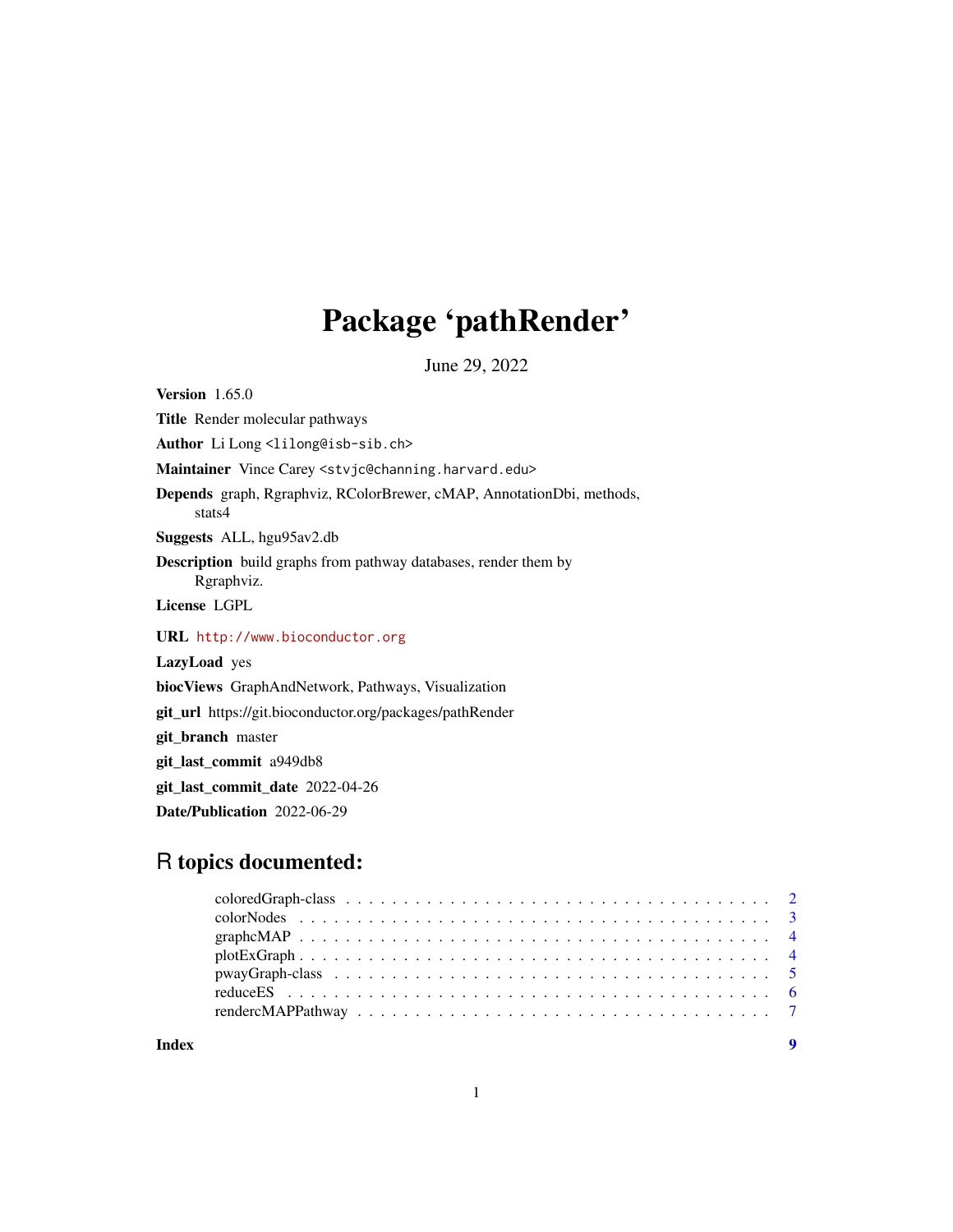<span id="page-1-0"></span>coloredGraph-class *Class "coloredGraph"*

### Description

a graph to which color attributes have been attached

#### Objects from the Class

Objects can be created by calls of the form new("coloredGraph", nodes, edgeL, edgemode). these are graphNEL instances with some additional graphData

#### Slots

```
nodes: Object of class "vector" ~~
```
edgeL: Object of class "list" ~~

edgeData: Object of class "attrData" ~~

nodeData: Object of class "attrData" ~~

renderInfo: Object of class "renderInfo" ~~

graphData: Object of class "list" ~~

#### Extends

Class ["graphNEL-class"](#page-0-0), directly. Class ["graph-class"](#page-0-0), by class "graphNEL", distance 2.

## Methods

plot  $signature(x = "coloredGraph")$ : ...

#### Examples

```
showClass("coloredGraph")
example(randomGraph)
nn = nodes(g1)x = runif(length(nn))names(x) = nnh1 = colorNodes(g1, x, colorRampPalette(brewer.pal(9, "Blues"))(length(nn)),
 pwayRendAttrs)
h1
plot(h1)
```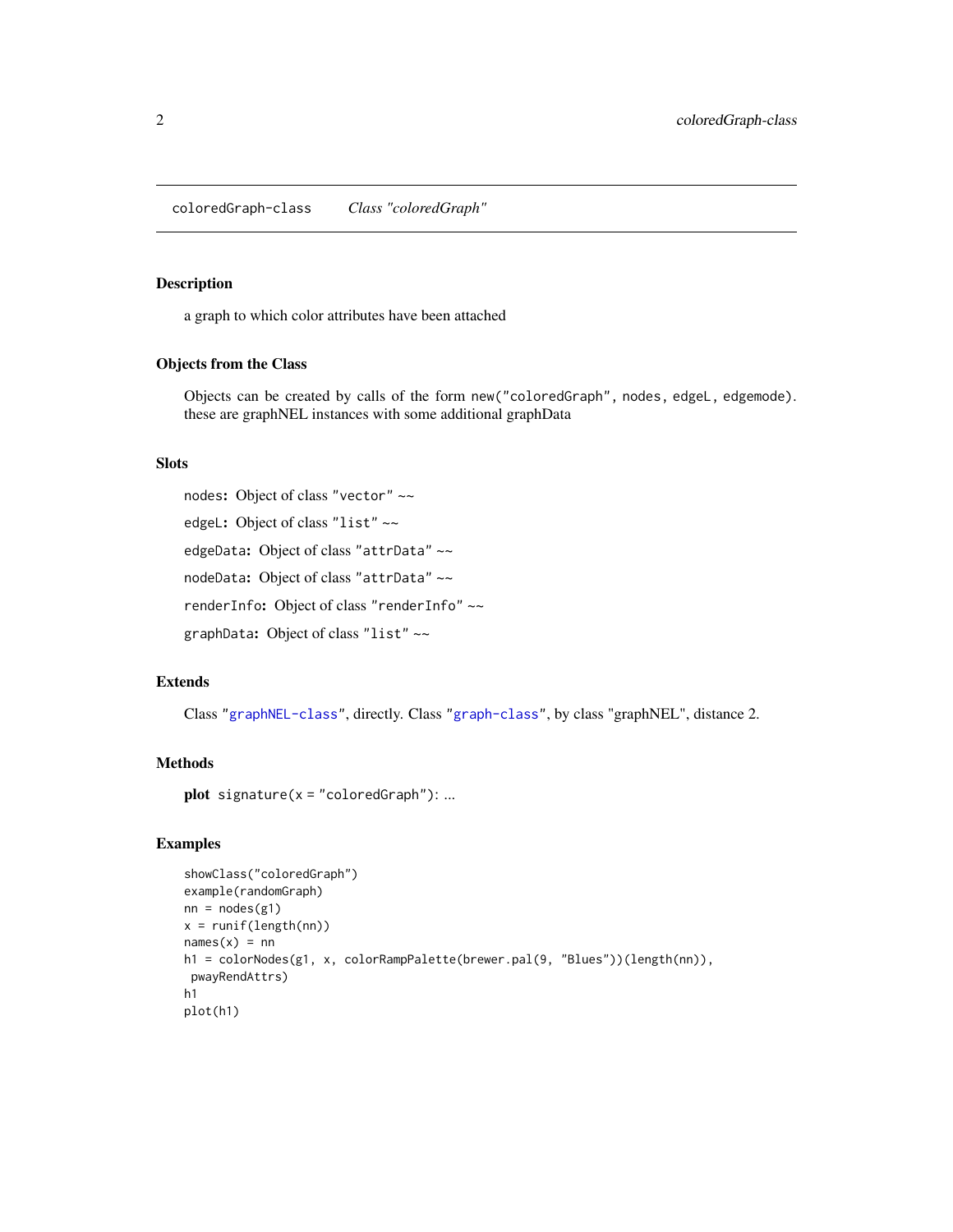<span id="page-2-0"></span>

## Description

attach node coloring information to a graphNEL instance

#### Usage

```
colorNodes(g, nodeAss, pal, attgen)
```
## Arguments

| g       | graphNEL instance                                                                            |
|---------|----------------------------------------------------------------------------------------------|
| nodeAss | color map for nodes: vector with elements evaluating to colors and nodes as<br>element names |
| pal     | a palette (use colorRampPalette for color interpolation)                                     |
| attgen  | attribute generating function – pwayRendAttrs is prototype                                   |

#### Value

a graphNEL instance with additional rendering data

## Author(s)

Vince Carey <stvjc@channing.harvard.edu>

## Examples

```
example(randomGraph)
nn = nodes(g1)x = runif(length(nn))names(x) = nnh1 = colorNodes(g1, x, colorRampPalette(brewer.pal(9, "Blues"))(length(nn)),
pwayRendAttrs)
h1
```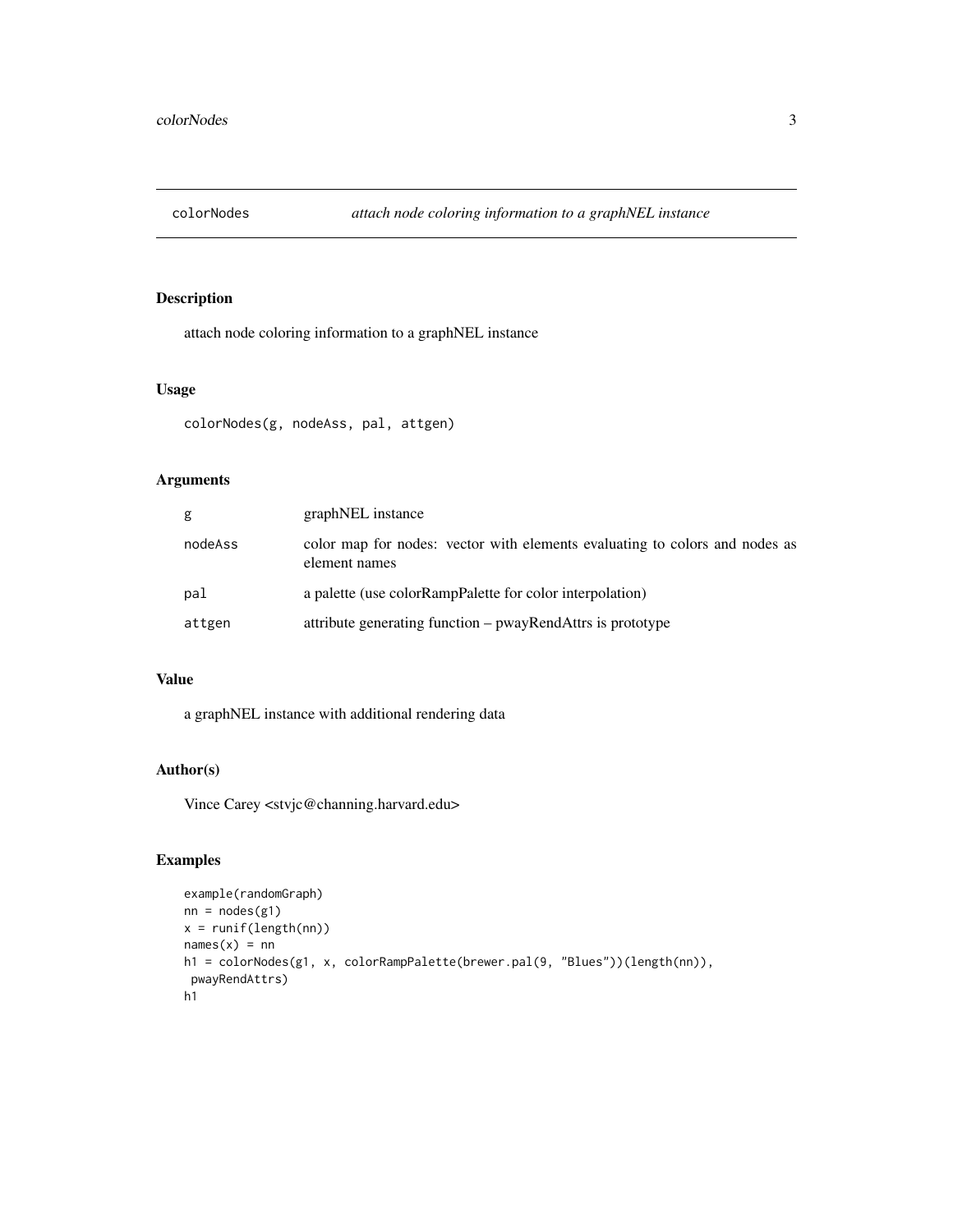<span id="page-3-0"></span>

## Description

obtain a graph object corresponding to a cMAP pathway

## Usage

graphcMAP(pname)

## Arguments

pname character token identifying a KEGG or cMAP pathway

## Details

reuses code from pathRender but emits a [graphNEL-class](#page-0-0) instance with some additional information for rendering

## Value

an instance of pwayGraph, which extends graphNEL

#### Author(s)

Vince Carey <stvjc@channing.harvard.edu>

#### Examples

```
G1 = graphcMAP("p53pathway")
G1
nodes(G1)
if (require(Rgraphviz)) plot(G1)
```

| plotExGraph | plot a gene network, coloring nodes according to relative expression |
|-------------|----------------------------------------------------------------------|
|             | values                                                               |

## Description

plot a gene network, coloring nodes according to relative expression values

## Usage

plotExGraph(g, es, sampind=1, pal=colorRampPalette(brewer.pal(9, "Blues"))(length(nodes(g))), attgen=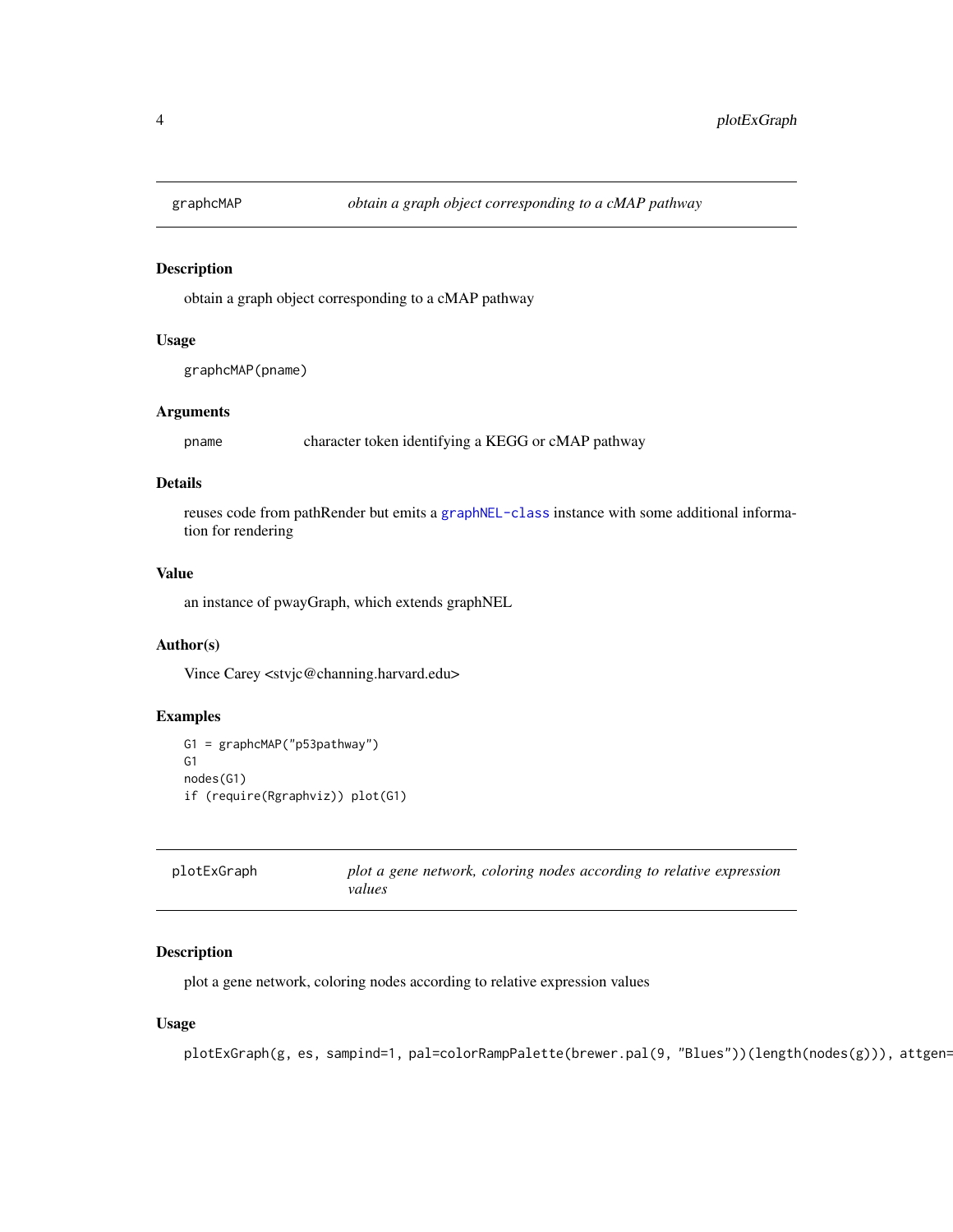## <span id="page-4-0"></span>pwayGraph-class 5

#### Arguments

| g       | graph representing a gene network                      |
|---------|--------------------------------------------------------|
| es      | an ExpressionSet instance                              |
| sampind | sample to be used to obtain relative expression values |
| pal     | palette for coloring the nodes                         |
| attgen  | attribute generating function                          |

#### Details

plots a colored network on the current graphics display

### Value

as returned by Rgraphviz plot method for graphNEL instances

## Author(s)

Vince Carey <stvjc@channing.harvard.edu>

#### Examples

```
library(graph)
data(pancrCaIni)
library(ALL)
data(ALL)
library(hgu95av2.db)
collap1 = reduceES( ALL, nodes(pancrCaIni), revmap(hgu95av2SYMBOL), "symbol", mean )
library(RColorBrewer)
plotExGraph( pancrCaIni, collap1, 1 )
```
pwayGraph-class *Class "pwayGraph" – extension to graphNEL for pathway rendering*

## Description

extension to graphNEL for pathway rendering

#### Objects from the Class

Objects can be created by calls of the form new("pwayGraph", nodes, edgeL, edgemode). There is a plot method that will work reasonably well if the plotting surface is big enough.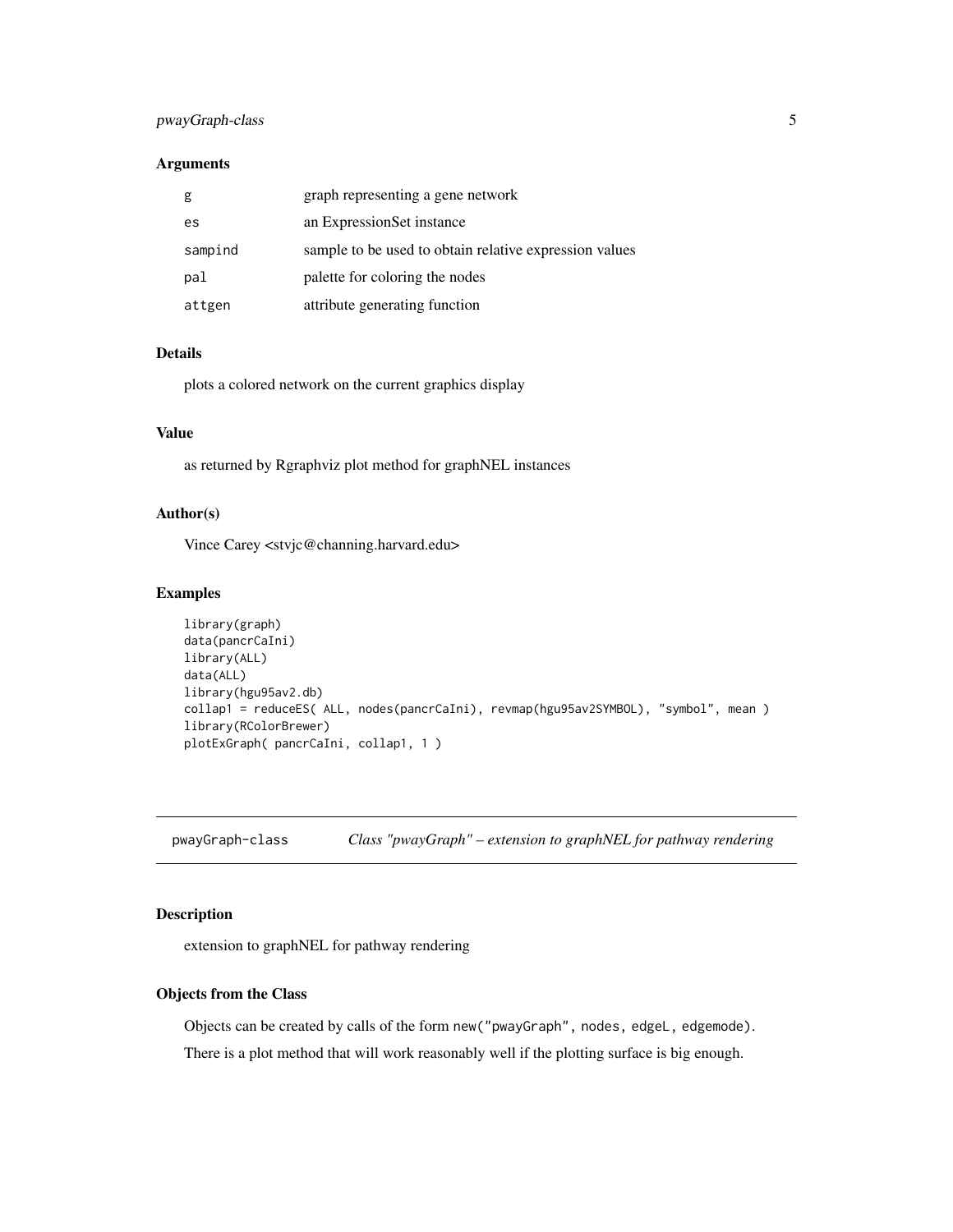## <span id="page-5-0"></span>**Slots**

pwaySource: Object of class "character" KEGG or BIOCARTA

nodes: Object of class "vector" pathway constituents in the native vocabulary

edgeL: Object of class "list" constituent relations in the native vocabulary

edgeData: Object of class "attrData" relationship attributes

nodeData: Object of class "attrData" node attributes

renderInfo: Object of class "renderInfo" render info

graphData: Object of class "list" this holds the special rendering attributes for edges and nodes, for nodes it seems particularly important to have fixedsize = FALSE

#### Extends

Class [graphNEL-class](#page-0-0), directly. Class [graph-class](#page-0-0), by class "graphNEL", distance 2.

## Methods

**plot** signature( $x = "pwayGraph")$ : renders the pathway

#### Author(s)

Vince Carey <stvjc@channing.harvard.edu>

## Examples

```
showClass("pwayGraph")
G1 = graphcMAP("stresspathway")
G1@graphData$nAttrs$labels[1:10]
```
reduceES *collapse the assay values in an ExpressionSet to a set of specified genes, using a statistic when multiple probes map to a given gene*

#### Description

collapse the assay values in an ExpressionSet to a set of specified genes, using a statistic when multiple probes map to a given gene

#### Usage

```
reduceES(es, annovec, ann2featMap, pdvname="symbol", collapseFun=NULL)
```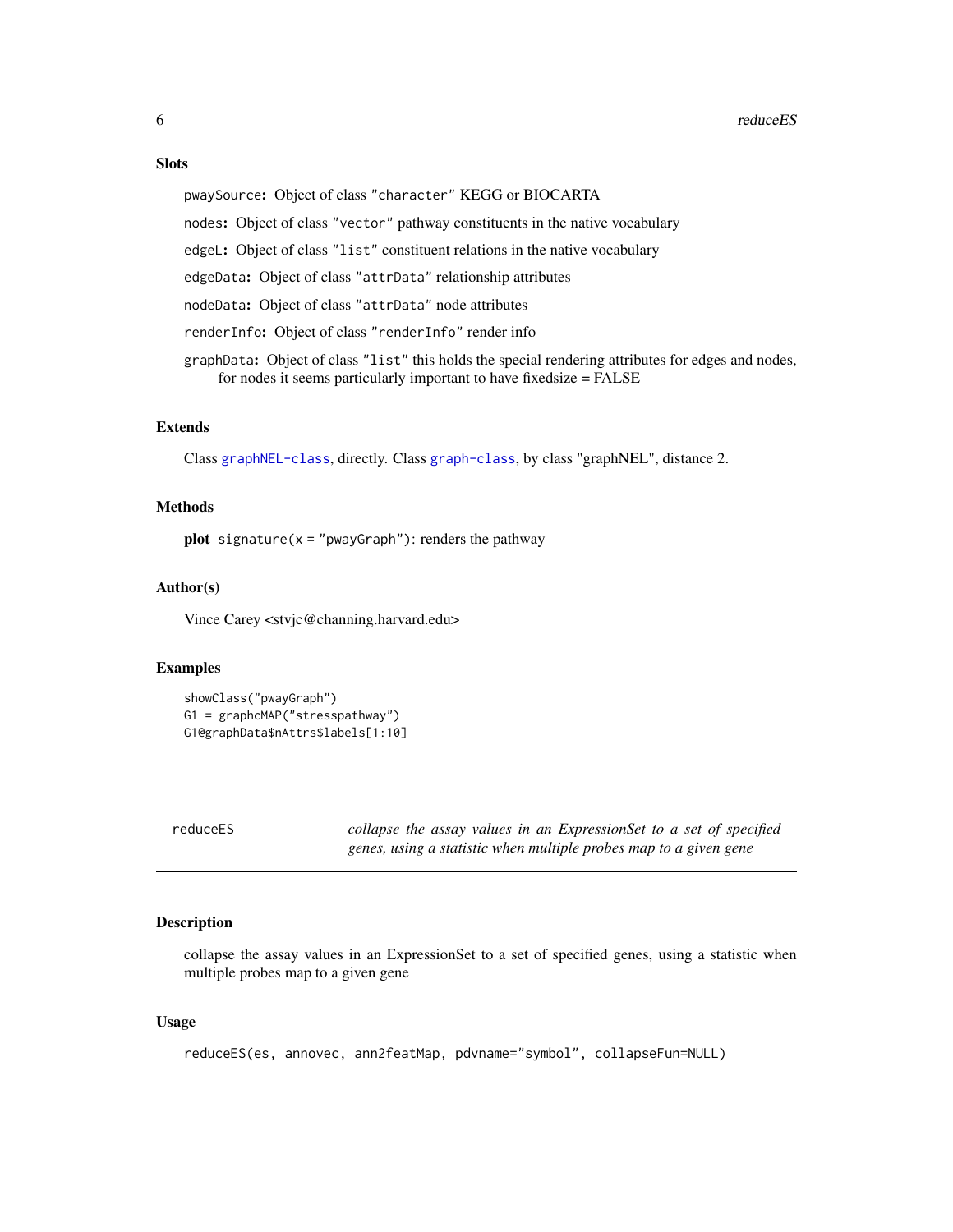## <span id="page-6-0"></span>rendercMAPPathway 7

#### **Arguments**

| es          | <b>ExpressionSet</b> instance                                                                                                            |
|-------------|------------------------------------------------------------------------------------------------------------------------------------------|
| annovec     | genes to retain                                                                                                                          |
| ann2featMap | either an AnnDbBimap from AnnotationDbi (typically constructed with revmap(),<br>or a named vector mapping from symbols to probe set IDs |
| pdvname     | featureData variable name to be used to hold the annotations of variables kept                                                           |
| collapseFun | statistical function for collapsing data across probes mapping to the same gene                                                          |

## Value

An ExpressionSet instance limited to genes in annovec, condensed if necessary using collapseFun to get one number per gene from multiple probes

#### Author(s)

Vince Carey <stvjc@channing.harvard.edu>

#### Examples

```
library(ALL)
data(ALL)
library(hgu95av2.db)
rr = revmap(hgu95av2SYMBOL)
exprs(reduceES(ALL[,1:3], c("BCL2", "CPNE1"), rr, "sym", mean))
```
rendercMAPPathway *Render pathways from cMAP*

#### Description

Build graphs based on pathway or interaction data from cMAP database, render them using Rgraphviz.

#### Usage

rendercMAPPathway(pname, ino=0)

#### Arguments

| pname | name of the pathway to render                           |
|-------|---------------------------------------------------------|
| ino   | index of the interaction in the given pathway to render |

## Details

For a given pathway in cMAP database, we build a subgraph for each interaction in the pathway, join them together to form the graph for the complete pathway. The subgraphs for interactions and the graph for the pathway include info for rendering, such as labels/shapes/fillcolors for nodes, colors/styles/weights for edges. If user specifies an index of interaction, only the interaction is rendered. Otherwise, the complete pathway is rendered.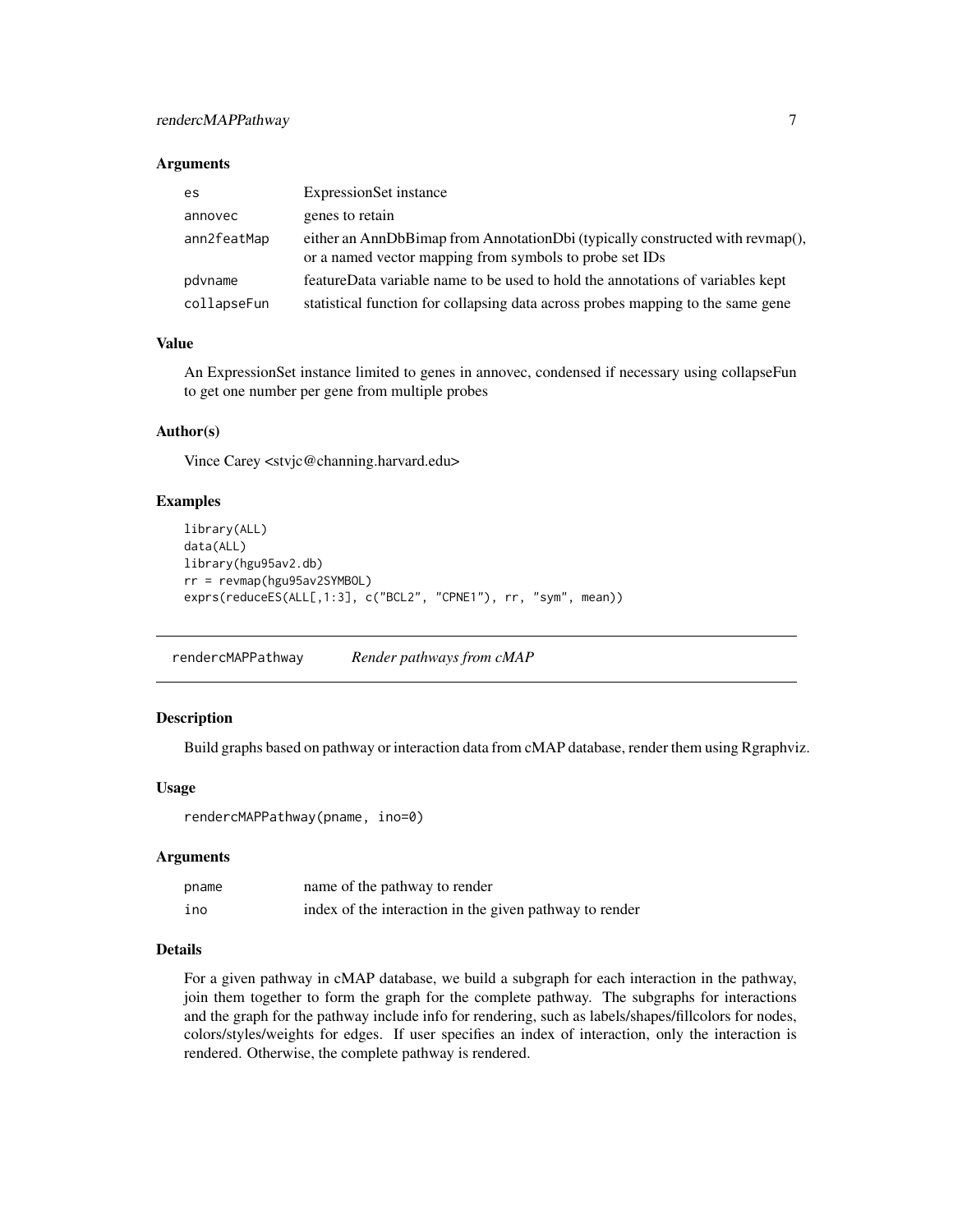## Value

None. A graphical output is presented.

## Author(s)

Li Long <li.long@isb-sib.ch>

## Examples

```
rendercMAPPathway("plateletapppathway")
rendercMAPPathway("plateletapppathway", 5)
rendercMAPPathway("hsa00601")
rendercMAPPathway("hsa00601", 10)
```